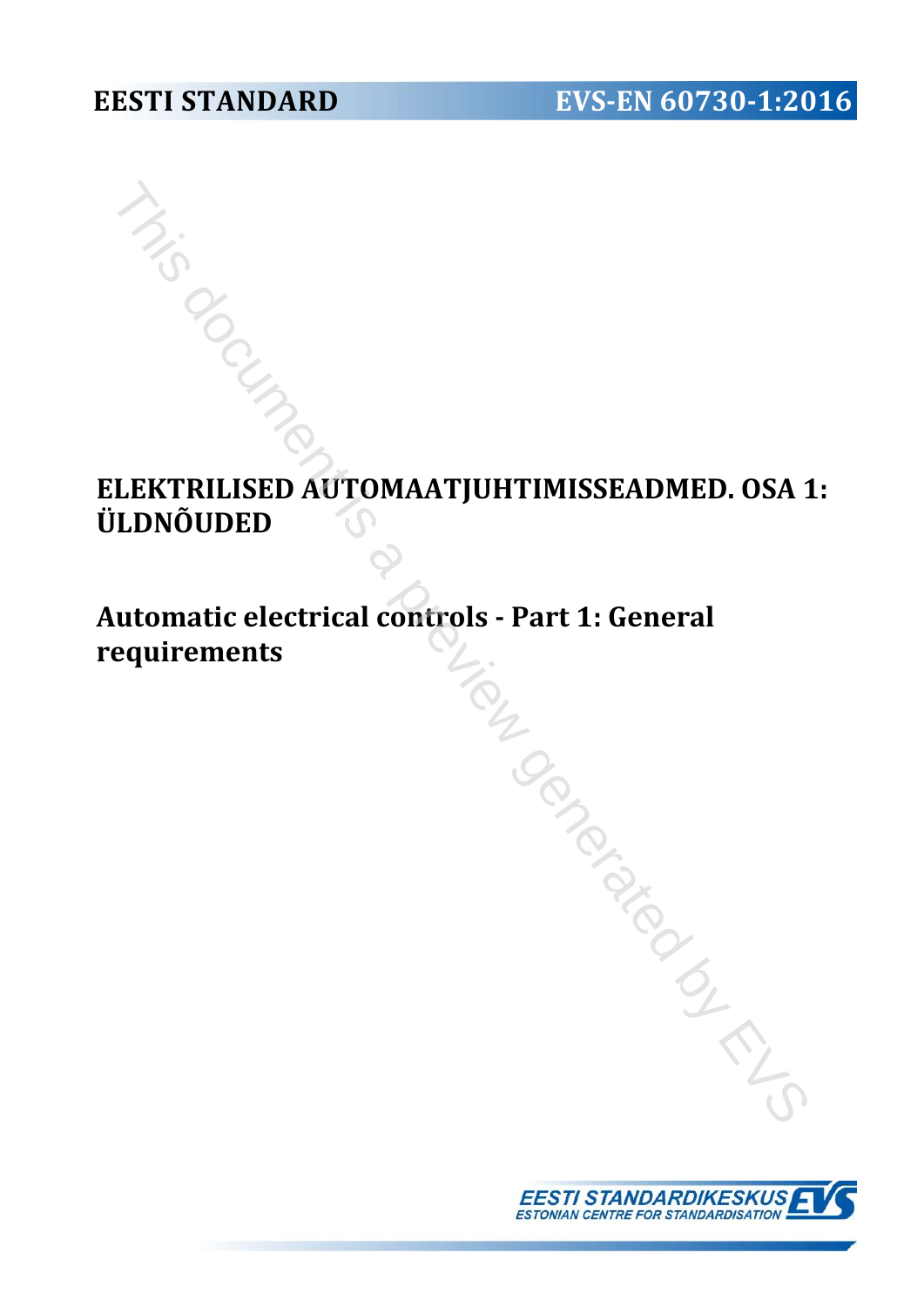# **EESTI STANDARDI EESSÕNA NATIONAL FOREWORD**

See Eesti standard EVS-EN 60730-1:2016 sisaldab Euroopa standardi EN 60730-1:2016 ingliskeelset teksti. This Estonian standard EVS-EN 60730-1:2016 consists of the English text of the European standard EN 60730-1:2016. Standard on jõustunud sellekohase teate avaldamisega EVS Teatajas. Euroopa standardimisorganisatsioonid on teinud Euroopa standardi rahvuslikele liikmetele kättesaadavaks 29.07.2016. This standard has been endorsed with a notification published in the official bulletin of the Estonian Centre for Standardisation. Date of Availability of the European standard is 29.07.2016. Standard on kättesaadav Standardikeskusest. Eesti The standard is available from the Estonian Centre for Standardisation. Eesti, stondard EVS-EN 60730-1:2016 This Estonian standard EVS-EN 60730-1:2016<br>
dab Euroopa standardi iN 60730-1:2016 consists of the Finglish text of the Ruropea<br>
skeedic (election) standard EN 60730-1:2016 consists of t

Tagasisidet standardi sisu kohta on võimalik edastada, kasutades EVS-i veebilehel asuvat tagasiside vormi või saates e-kirja meiliaadressile standardiosakond@evs.ee.

ICS 97.120

#### **Standardite reprodutseerimise ja levitamise õigus kuulub Eesti Standardikeskusele**

Andmete paljundamine, taastekitamine, kopeerimine, salvestamine elektroonsesse süsteemi või edastamine ükskõik millises vormis või millisel teel ilma Eesti Standardikeskuse kirjaliku loata on keelatud.

Kui Teil on küsimusi standardite autorikaitse kohta, võtke palun ühendust Eesti Standardikeskusega: Aru 10, 10317 Tallinn, Eesti; koduleht www.evs.ee; telefon 605 5050; e-post *info@evs.ee* 

#### **The right to reproduce and distribute standards belongs to the Estonian Centre for Standardisation**

No part of this publication may be reproduced or utilized in any form or by any means, electronic or mechanical, including photocopying, without a written permission from the Estonian Centre for Standardisation.

If you have any questions about copyright, please contact Estonian Centre for Standardisation:

Aru 10, 10317 Tallinn, Estonia; homepage www.evs.ee; phone +372 605 5050; e-mail info@evs.ee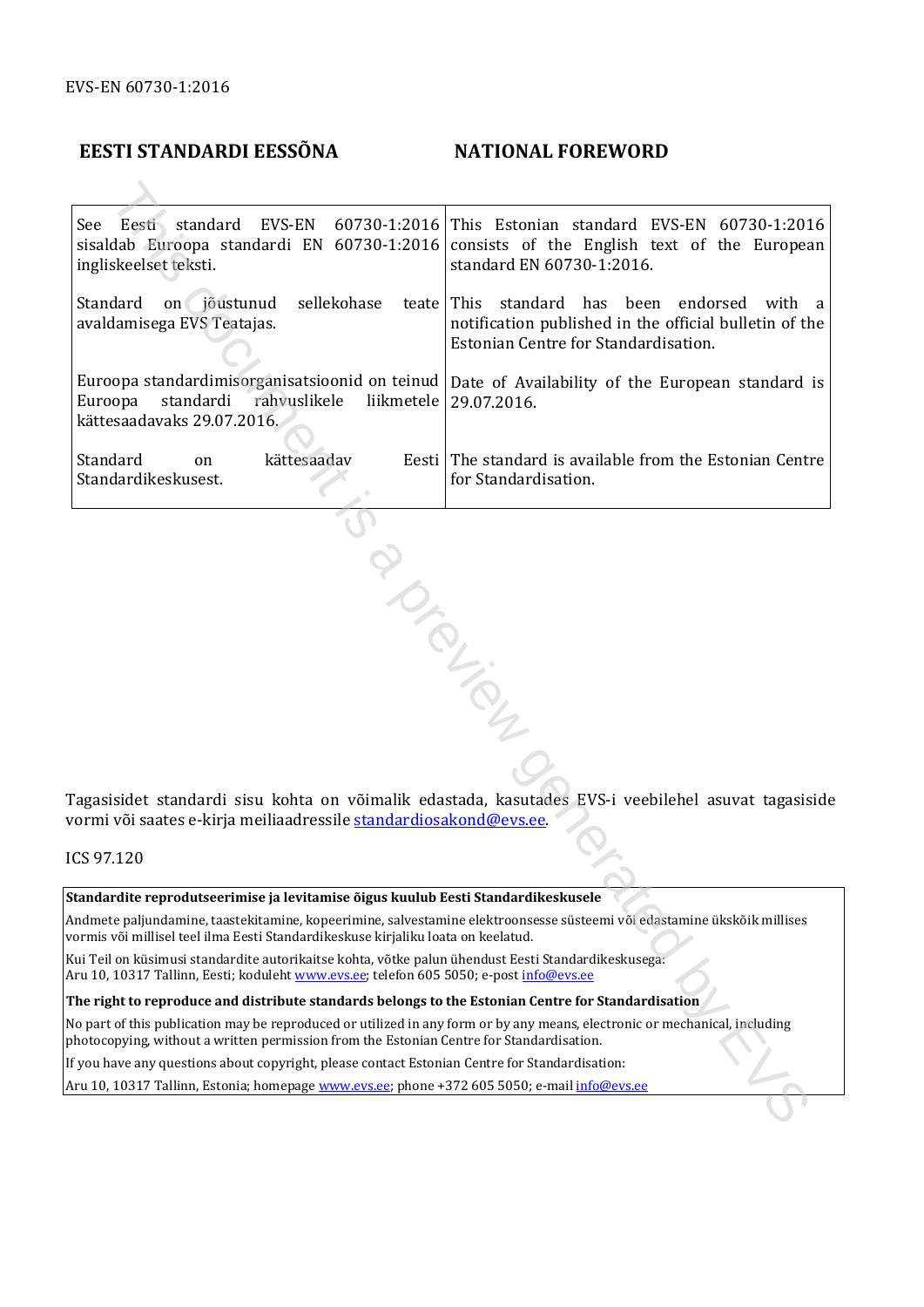# EUROPEAN STANDARD NORME EUROPÉENNE EUROPÄISCHE NORM

# **EN 60730-1**

July 2016

ICS 97.120 Supersedes EN 60730-1:2011

English Version

# Automatic electrical controls - Part 1: General requirements (IEC 60730-1:2013 , modified + COR1:2014)

Dispositifs de commande électrique automatiques - Partie 1: Exigences générales (IEC 60730-1:2013 , modifiée + COR1:2014)

Automatische elektrische Regel- und Steuergeräte - Teil 1: Allgemeine Anforderungen (IEC 60730-1:2013 , modifiziert + COR1:2014)

This European Standard was approved by CENELEC on 2016-03-01. CENELEC members are bound to comply with the CEN/CENELEC Internal Regulations which stipulate the conditions for giving this European Standard the status of a national standard without any alteration.

Up-to-date lists and bibliographical references concerning such national standards may be obtained on application to the CEN-CENELEC Management Centre or to any CENELEC member.

This European Standard exists in three official versions (English, French, German). A version in any other language made by translation under the responsibility of a CENELEC member into its own language and notified to the CEN-CENELEC Management Centre has the same status as the official versions.

CENELEC members are the national electrotechnical committees of Austria, Belgium, Bulgaria, Croatia, Cyprus, the Czech Republic, Denmark, Estonia, Finland, Former Yugoslav Republic of Macedonia, France, Germany, Greece, Hungary, Iceland, Ireland, Italy, Latvia, Lithuania, Luxembourg, Malta, the Netherlands, Norway, Poland, Portugal, Romania, Slovakia, Slovenia, Spain, Sweden, Switzerland, Turkey and the United Kingdom.



European Committee for Electrotechnical Standardization Comité Européen de Normalisation Electrotechnique Europäisches Komitee für Elektrotechnische Normung To document is

**CEN-CENELEC Management Centre: Avenue Marnix 17, B-1000 Brussels**

© 2016 CENELEC All rights of exploitation in any form and by any means reserved worldwide for CENELEC Members.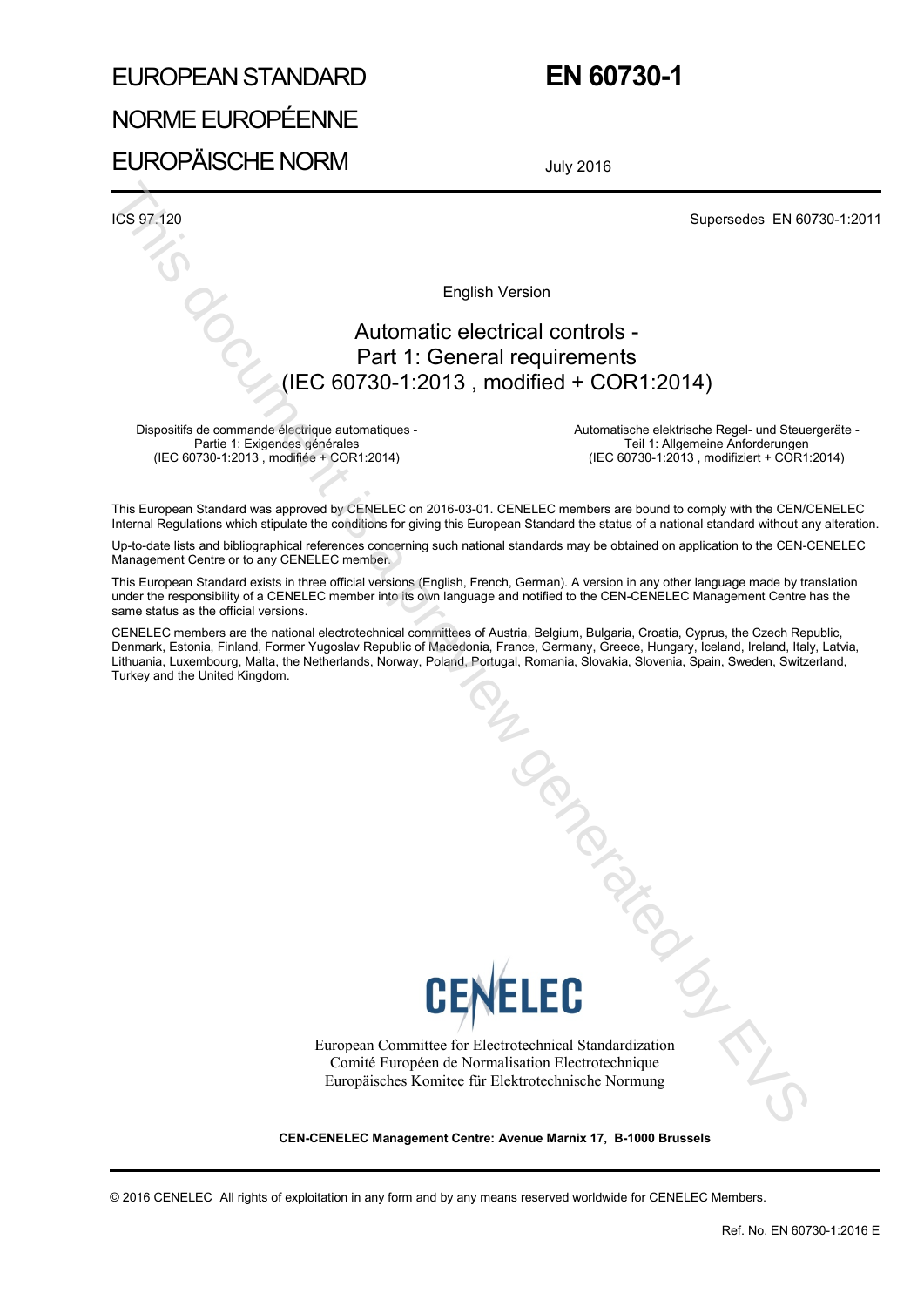# **European foreword**

This document (EN 60730-1:2016*)* consists of the text of IEC 60730-1:2013 + corrigendum 1:2014 prepared by IEC/TC 72 "Automatic electrical controls", together with the common modifications prepared by CLC/TC 72 "Automatic controls for household use*"*.

The following dates are fixed:

- latest date by which the document has to be implemented at national level by publication of an identical national standard or by endorsement (dop) 2017-01-29
- latest date by which the national standards conflicting with the document have to be withdrawn (dow) - *\**

#### *\* Justification for no dow:*

*This European Standard supersedes EN 60730-1:2011. However, EN 60730-1:2011 remains valid until all the Part 2's which are used in conjunction with it have been withdrawn. No date of withdrawal (dow) has been given pending the updating of all the Part 2's to align with this EN 60730-1:2016. The applicable date of withdrawal is given in each Part 2. It is intended the dow for this Part 1 will be fixed once all the Part 2's have been updated.*

This document supersedes EN 60730-1:2011.

EN 60730-1:2016 includes the following significant technical changes with respect to EN 60730-1:2011:

- changes of the title of the Standard into "*Automatic electrical controls Part 1: General requirements*";
- revisions to Clause H.26 based on changes in technology, applications, and to improve consistency and layout;
- modification to Table H.12 to align with CISPR 22;
- revisions to Annex J to correlate the fault modes of thermistors, and to exempt thermistors used in conjunction with type 1 controls in SELV low power circuits from the tests specified in Annex J;
- new requirements covering battery-powered controls, and the use of batteries in controls;
- revision addressing the relay faults in Table H.24;
- new/updated requirements in Clause 24, for switch mode power supplies;
- revisions covering the allowance of screwless-type clamping units complying with IEC 60999-1;
- new requirements addressing remotely actuated control functions;
- addition of a new/updated leakage current diagram to align the Annex E diagram with the diagram in IEC 60990;
- updated requirements for temperature sensing controls.

This Part 1 is to be used in conjunction with the appropriate Part 2 for a particular type of control, or for controls for particular applications. This Part 1 may also be applied, so far as reasonable, to controls not mentioned in a Part 2, and to controls designed on new principles, in which case additional requirements may be considered to be necessary. This document (EN 08730-1-2016) consists of the tast of Fig. 06730-1-2013<br>
This document is a preview generated by CICIT C2<sup>2</sup> Antiomatic electrical controls", together with the common modifications prepiper<br>
The followin

Where, for a particular clause or subclause, the text of Part 2 indicates:

| Addition:     | the Part 1 text applies with the additional requirement indicated in a Part 2;                 |
|---------------|------------------------------------------------------------------------------------------------|
| Modification: | the Part 1 text applies with a minor change as indicated in a Part 2;                          |
|               | Replacement: the Part 2 text contains a change which replaces the Part 1 text in its entirety. |

Where no change is necessary, the Part 2 indicates that the relevant clause or subclause applies.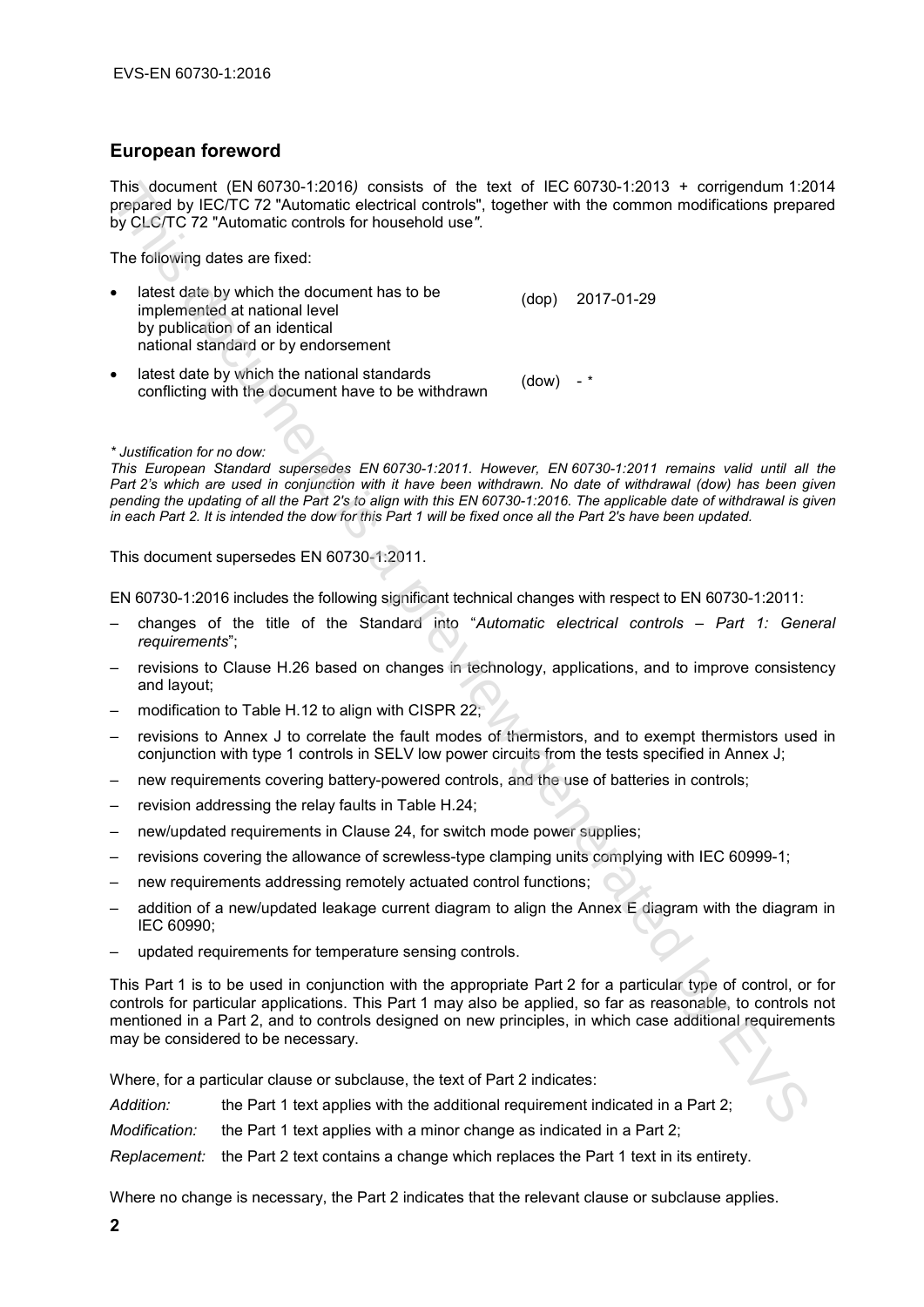NOTE In this standard the following print types are used:

- Requirements proper: in roman type.
- *Test specifications: in italic type.*
- Explanatory matter: in smaller roman type.
- Defined terms: **bold type**.

# **Endorsement notice**

### COMMON MODIFICATIONS

#### **Contents**

| - Test specifications: in italic type.                                                                                                                      |
|-------------------------------------------------------------------------------------------------------------------------------------------------------------|
| - Explanatory matter: in smaller roman type.                                                                                                                |
| - Defined terms: bold type.                                                                                                                                 |
| Some table titles contain reference in brackets to table numbers in IEC 60730-1:1999 (edition 3) for ease<br>of correlation between Parts 2 and the Part 1. |
| Clauses, subclauses, notes, tables, figures and annexes which are additional to those in<br>IEC 60730-1:2013 are prefixed "Z".                              |
| Special national conditions are listed in Annex ZB (normative) which forms part of this standard.                                                           |
| National deviations are listed in Annex ZC (informative).                                                                                                   |
|                                                                                                                                                             |
|                                                                                                                                                             |
| <b>Endorsement notice</b>                                                                                                                                   |
| The text of the International Standard IEC 60730-1:2013 was approved by CENELEC as a European<br>Standard with agreed common modifications.                 |
| <b>COMMON MODIFICATIONS</b>                                                                                                                                 |
|                                                                                                                                                             |
| <b>Contents</b>                                                                                                                                             |
| After Annex V, add the following:<br>Annexes                                                                                                                |
| Annex ZA (normative) Normative references to international publications with their<br>corresponding European publications                                   |
| Annex ZB (normative) Special national conditions                                                                                                            |
| Annex ZC (informative) A-deviations                                                                                                                         |
| Annex ZD (normative) EMC immunity for controls                                                                                                              |
| Delete Figures 25 to 30 and Figures H.3 and H.4.<br>Figures                                                                                                 |
| After Figure S.1, add the following:                                                                                                                        |
| Figure ZD.1 - EMC test framework for controls                                                                                                               |
| <b>Tables</b><br>Delete Table 2.                                                                                                                            |
| After Table 13, add "Table Z1".                                                                                                                             |
| In the title of Table 14, delete "(this table applies in all countries except Canada, and the USA)."                                                        |
| Delete Tables 15 to 18, Table 25 and Table H.18.                                                                                                            |
| After Table H.23, add the following:                                                                                                                        |
| Table H.Z1 (21.4 of edition 3) - Mercury switch short-circuit conditions                                                                                    |
| After Table S.2, add the following:                                                                                                                         |
| Table ZD.1 - Classification and test overview                                                                                                               |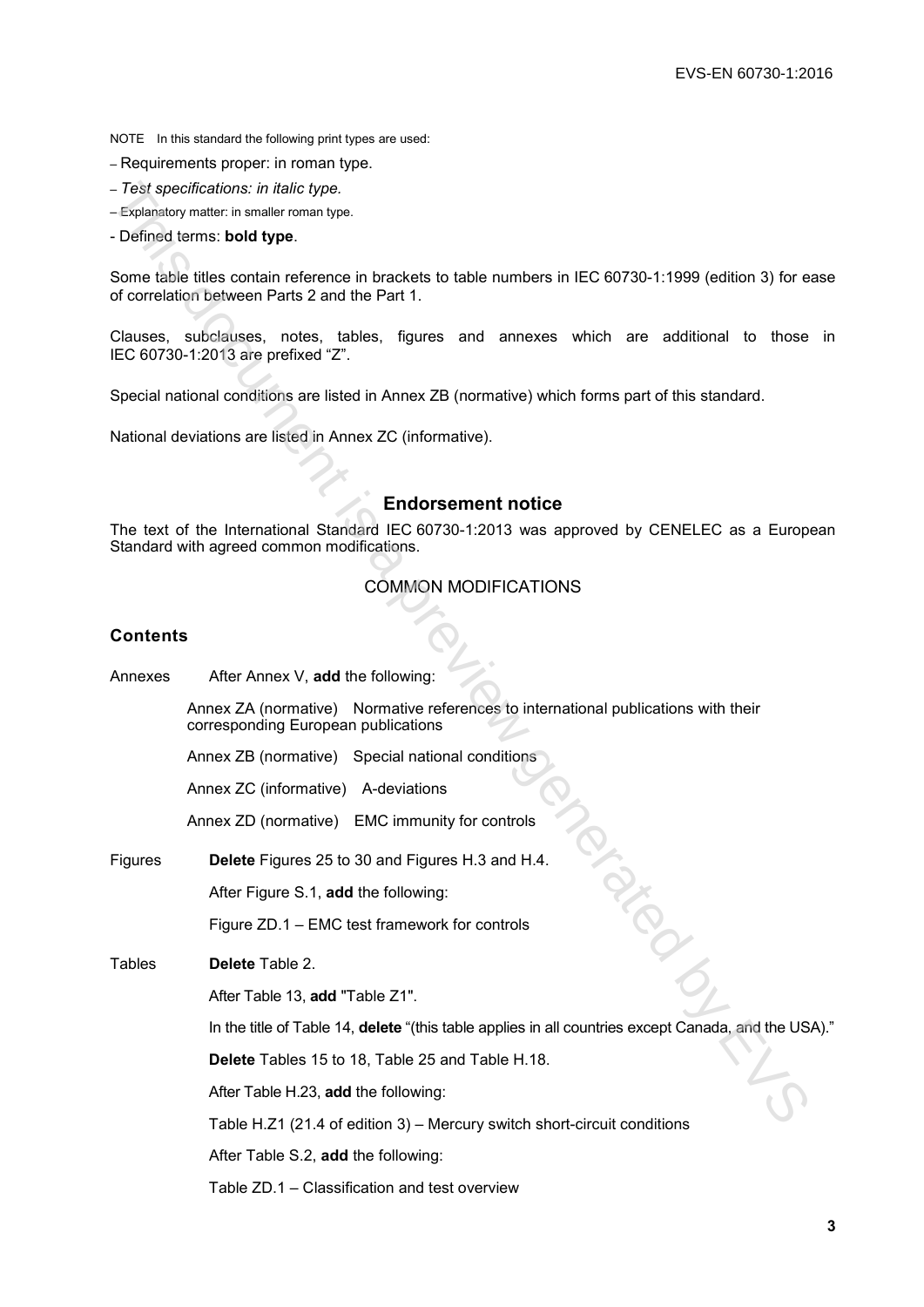Table ZD.2 – Compliance criteria

Table ZD.3 – Test levels for voltage surges

Table ZD.4 – Test levels for burst

Table ZD.5 – Test application for electrical fast transient burst test

Table ZD.6 – Test levels for conducted disturbances on mains, I/O lines and DC power lines

Table ZD.7 – Test levels for electrostatic discharge

Table ZD.8 – Test levels for radiated electromagnetic field on enclosure

Table ZD.9 – Test levels for power-frequency magnetic field on enclosure

Table ZD.10 – Voltage dips (50 Hz / 60 Hz)

Table ZD.11 – Voltage interruption (50 Hz / 60 Hz)

#### **1 Scope and normative references**

1.1.3 **Add** the following note:

NOTE Starting relays are tested as voltage sensing or current sensing controls.

1.2 **Add** the following normative references:

EN 50525-2-11, *Electric cables – Low voltage energy cables of rated voltages up to and including 450/750 V (Uo/U) – Part 2-11: Cables for general applications – Flexible cables with thermoplastic PVC insulation*

EN 50525-2-21, *Electric cables – Low voltage energy cables of rated voltages up to and including 450/750 V*  $(U_v/U)$  – Part 2-21: Cables for general applications – Flexible cables *with crosslinked elastomeric insulation*

EN 55016-1-1, *Specification for radio disturbance and immunity measuring apparatus and methods – Part 1-1: Radio disturbance and immunity measuring apparatus – Measuring apparatus* (CISPR 16-1-1) Table 2D.4 – Test levels for burst<br>
Table 2D.5 – Test application for electrical fast transient burst test<br>
Table 2D.5 – Test levels for conducted disturbances on mains, I/O lines and DC power lin<br>
Table 2D.5 – Test level

EN 60669-1:1999 + A1:2002 + A2:2008, *Switches for household and similar fixed-electrical installations – Part 1: General requirements* (IEC 60669-1:1998, mod. + A1:1999, mod. + A2:2006, mod.)

EN 60730 Series, *Automatic electrical controls for household and similar use* (IEC 60730 series)

#### **2 Terms and definitions**

- 2.1.5 **Replace** the text of Note 3 to entry by "Void".
- 2.1.15 **Delete** "(conductive) shield (US)".
- 2.1.16 **Delete** "(electrically) protective shield (US)".
- 2.1.17 **Delete** "(electrically) protective shielding (US)".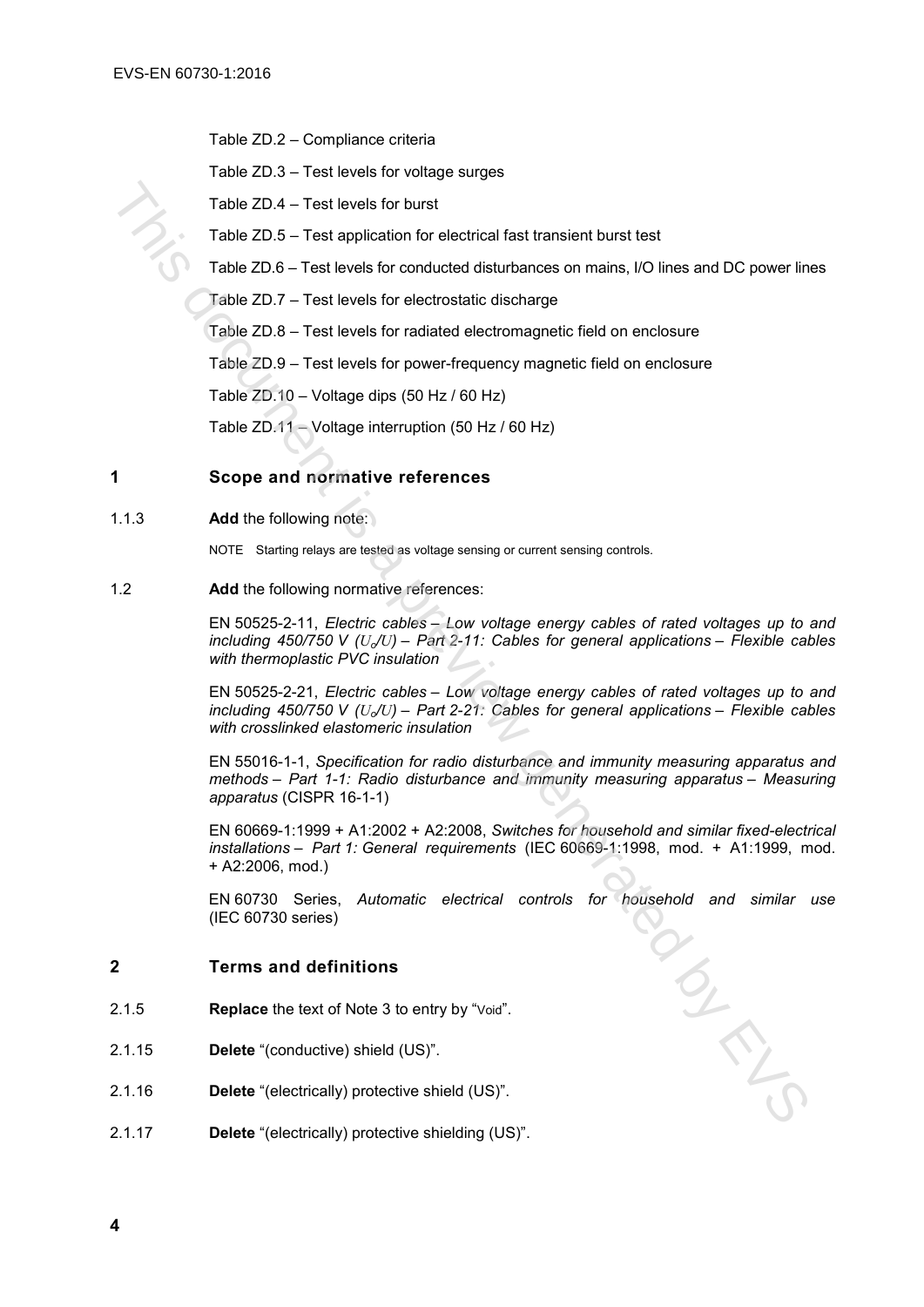| 2.7.2   | <b>Replace Note 2 to entry by:</b>                                                                                                                                                       |  |  |
|---------|------------------------------------------------------------------------------------------------------------------------------------------------------------------------------------------|--|--|
|         | Note 2 to entry: See Annex ZB.                                                                                                                                                           |  |  |
| 2.7.3   | Replace Note 1 to entry by:                                                                                                                                                              |  |  |
|         | Note 1 to entry: See Annex ZB.                                                                                                                                                           |  |  |
| 2.7.5.3 | Add the following Note 2 to entry:                                                                                                                                                       |  |  |
|         | Note 2 to entry: See Annex ZB.                                                                                                                                                           |  |  |
| 2.14.2  | Delete Note 1 to entry.                                                                                                                                                                  |  |  |
| 4       | General notes on tests                                                                                                                                                                   |  |  |
|         | Delete the NOTE.                                                                                                                                                                         |  |  |
| 4.3.3.1 | Add "See Annex ZB." at the end of the paragraph.                                                                                                                                         |  |  |
| 4.3.3.3 | Add "See Annex ZB." at the end of the paragraph.                                                                                                                                         |  |  |
| 5       | Rating                                                                                                                                                                                   |  |  |
| 5.1     | Add a new requirement paragraph after the 1 <sup>st</sup> paragraph:                                                                                                                     |  |  |
|         | The rated voltage of controls, having terminals intended to be directly connected to<br>supply mains single phase, shall cover usage at 230 V and to the supply mains m<br>phase, 400 V. |  |  |
| 6       | <b>Classification</b>                                                                                                                                                                    |  |  |
| 6.6.1   | Delete the NOTE.                                                                                                                                                                         |  |  |
| 6.8.2.1 | Add "(see Annex ZB)" before the semicolon.                                                                                                                                               |  |  |
| 6.8.2.2 | Add "(see Annex ZB)" before the semicolon.                                                                                                                                               |  |  |
| 6.8.3.1 | Add "(see Annex ZB)" before the semicolon.                                                                                                                                               |  |  |
| 6.8.3.2 | Add "(see Annex ZB)" before the semicolon.                                                                                                                                               |  |  |
| 7       | Information                                                                                                                                                                              |  |  |
| Table 1 | In Requirement 7, replace the wording by "The type of load and rated current                                                                                                             |  |  |
|         | In Requirement 19, delete "d".                                                                                                                                                           |  |  |
|         | In Pequirement 23, add to the wording "if more than 20 K above $T$                                                                                                                       |  |  |

# **4 General notes on tests**

- 4.3.3.1 **Add** "*See Annex ZB.*" at the end of the paragraph.
- 4.3.3.3 **Add** "*See Annex ZB.*" at the end of the paragraph.

# **5 Rating**

# **6 Classification**

- 6.6.1 **Delete** the NOTE.
- 6.8.2.1 **Add** "(see Annex ZB)" before the semicolon.
- 6.8.2.2 **Add** "(see Annex ZB)" before the semicolon.
- 6.8.3.1 **Add** "(see Annex ZB)" before the semicolon.
- 6.8.3.2 **Add** "(see Annex ZB)" before the semicolon.

# **7 Information**

In Requirement 23, add to the wording "if more than 20 K above  $T_{\text{max}}$ ".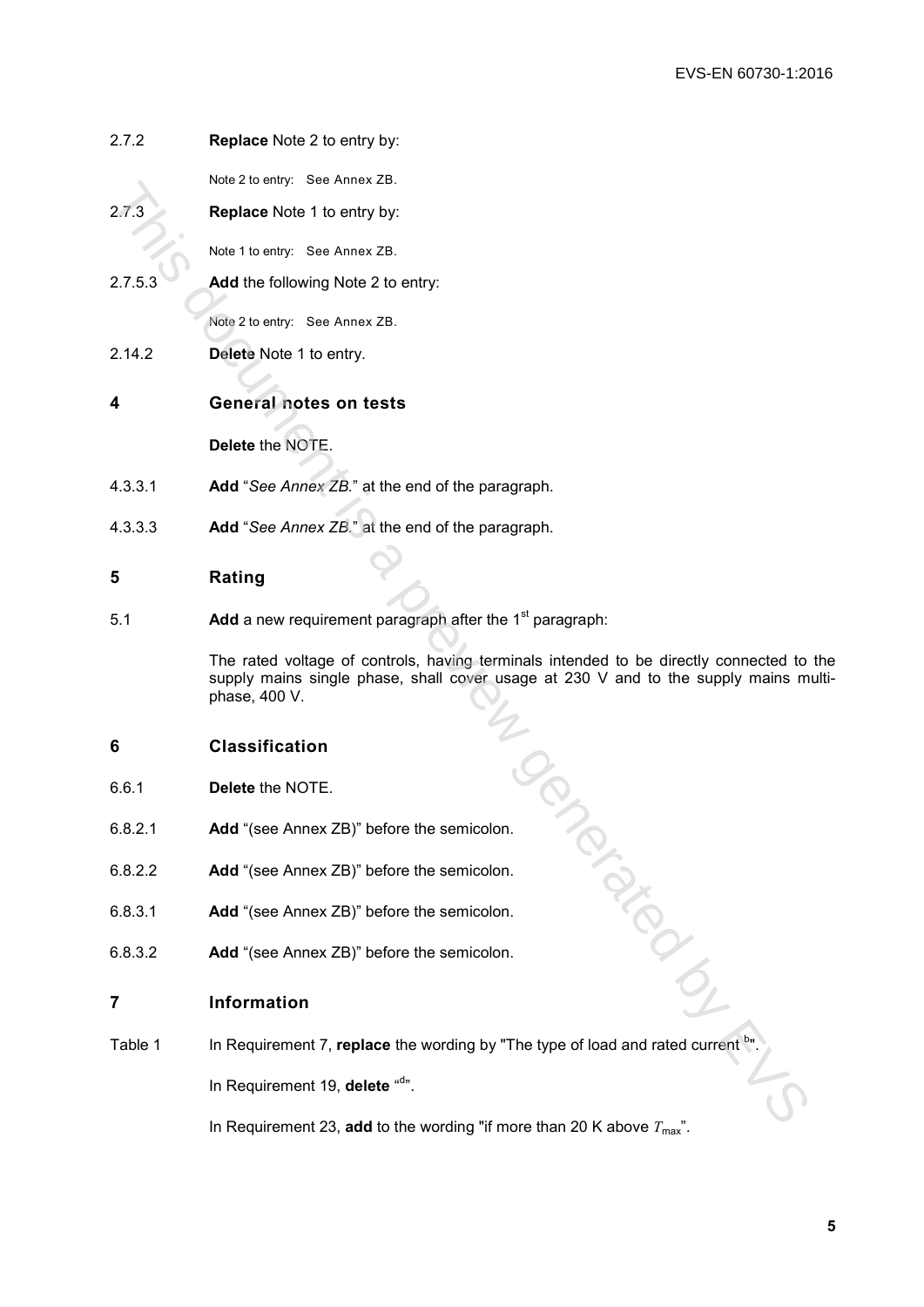After requirements 95, **add** the following new requirements:

|                              | Z1<br>EMC standard/test method                                                                                                                                                                                                                                                                                                                                                     | 23.1   | X |  |  |  |
|------------------------------|------------------------------------------------------------------------------------------------------------------------------------------------------------------------------------------------------------------------------------------------------------------------------------------------------------------------------------------------------------------------------------|--------|---|--|--|--|
|                              | Declared voltage and declared current for the purposes of EMC<br>Z <sub>2</sub><br>emission tests <sup>Za</sup>                                                                                                                                                                                                                                                                    | 23.1.1 | D |  |  |  |
|                              | Replace footnote by:                                                                                                                                                                                                                                                                                                                                                               |        |   |  |  |  |
|                              |                                                                                                                                                                                                                                                                                                                                                                                    |        |   |  |  |  |
|                              | For each circuit of the control, the type of load and rated current. For controls with more than one circuit, it<br>shall be made clear to which circuit or terminal the information applies. For circuits for resistive and inductive<br>loads, the rated current, or the rated load in VA, at power factors as indicated in Table 14 (17.2.1 of the 3 <sup>rd</sup><br>edition). |        |   |  |  |  |
|                              | Replace the text of footnote d by 'Void'.                                                                                                                                                                                                                                                                                                                                          |        |   |  |  |  |
|                              | After footnote $m^{tot}$ , add the following new note:                                                                                                                                                                                                                                                                                                                             |        |   |  |  |  |
|                              | Za<br>These declarations are intended to cover normal use.                                                                                                                                                                                                                                                                                                                         |        |   |  |  |  |
| Replace the NOTE by<br>7.4.3 |                                                                                                                                                                                                                                                                                                                                                                                    |        |   |  |  |  |
|                              | NOTE See Annex ZB.                                                                                                                                                                                                                                                                                                                                                                 |        |   |  |  |  |
| 7.4.3.2                      | Replace NOTE 1 to NOTE 4 by.                                                                                                                                                                                                                                                                                                                                                       |        |   |  |  |  |
|                              | NOTE See Annex ZB.                                                                                                                                                                                                                                                                                                                                                                 |        |   |  |  |  |
| 8                            | Protection against electric shock                                                                                                                                                                                                                                                                                                                                                  |        |   |  |  |  |
| 8.1.1.1                      | Delete the NOTE.                                                                                                                                                                                                                                                                                                                                                                   |        |   |  |  |  |
| 8.4                          | Delete NOTE 1 and NOTE 2.                                                                                                                                                                                                                                                                                                                                                          |        |   |  |  |  |
| 9                            | Provision for protective earthing                                                                                                                                                                                                                                                                                                                                                  |        |   |  |  |  |
| 9.1.1                        | Add "See Annex ZB." after the 1 <sup>st</sup> paragraph.                                                                                                                                                                                                                                                                                                                           |        |   |  |  |  |
| 9.1.2                        | Add "See Annex ZB." after the 1 <sup>st</sup> paragraph.                                                                                                                                                                                                                                                                                                                           |        |   |  |  |  |
| 9.3.2                        | Delete NOTE 1, NOTE 2 and Table 2 (9.3.2 of edition 3).                                                                                                                                                                                                                                                                                                                            |        |   |  |  |  |
| 9.3.4                        | Delete the NOTE.                                                                                                                                                                                                                                                                                                                                                                   |        |   |  |  |  |
| 9.5.2                        | Delete the entire subclause.                                                                                                                                                                                                                                                                                                                                                       |        |   |  |  |  |
| 10                           | <b>Terminals and terminations</b>                                                                                                                                                                                                                                                                                                                                                  |        |   |  |  |  |
| Table 3                      | Delete " <sup>b</sup> " in the heading row and replace the text of footnote <sup>b</sup> by 'Void'.                                                                                                                                                                                                                                                                                |        |   |  |  |  |
| 10.1.4.1                     | Delete NOTE 1 and NOTE 2.                                                                                                                                                                                                                                                                                                                                                          |        |   |  |  |  |

# **Replace** footnote **b** by:

#### 7.4.3 **Replace** the NOTE by

# **8 Protection against electric shock**

- 8.1.1.1 **Delete** the NOTE.
- 8.4 **Delete** NOTE 1 and NOTE 2.

# **9 Provision for protective earthing**

- 9.1.1 **Add** "See Annex ZB." after the 1<sup>st</sup> paragraph.
- 9.1.2 **Add** "See Annex ZB." after the 1<sup>st</sup> paragraph.
- 9.3.2 **Delete** NOTE 1, NOTE 2 and Table 2 (9.3.2 of edition 3).
- 9.3.4 **Delete** the NOTE.
- 9.5.2 **Delete** the entire subclause.

#### **10 Terminals and terminations**

- Table 3 **Delete** "<sup>b</sup>" in the heading row and **replace** the text of footnote <sup>b</sup> by 'Void'.
- 10.1.4.1 **Delete** NOTE 1 and NOTE 2.
- 10.1.14 **Delete** the NOTE.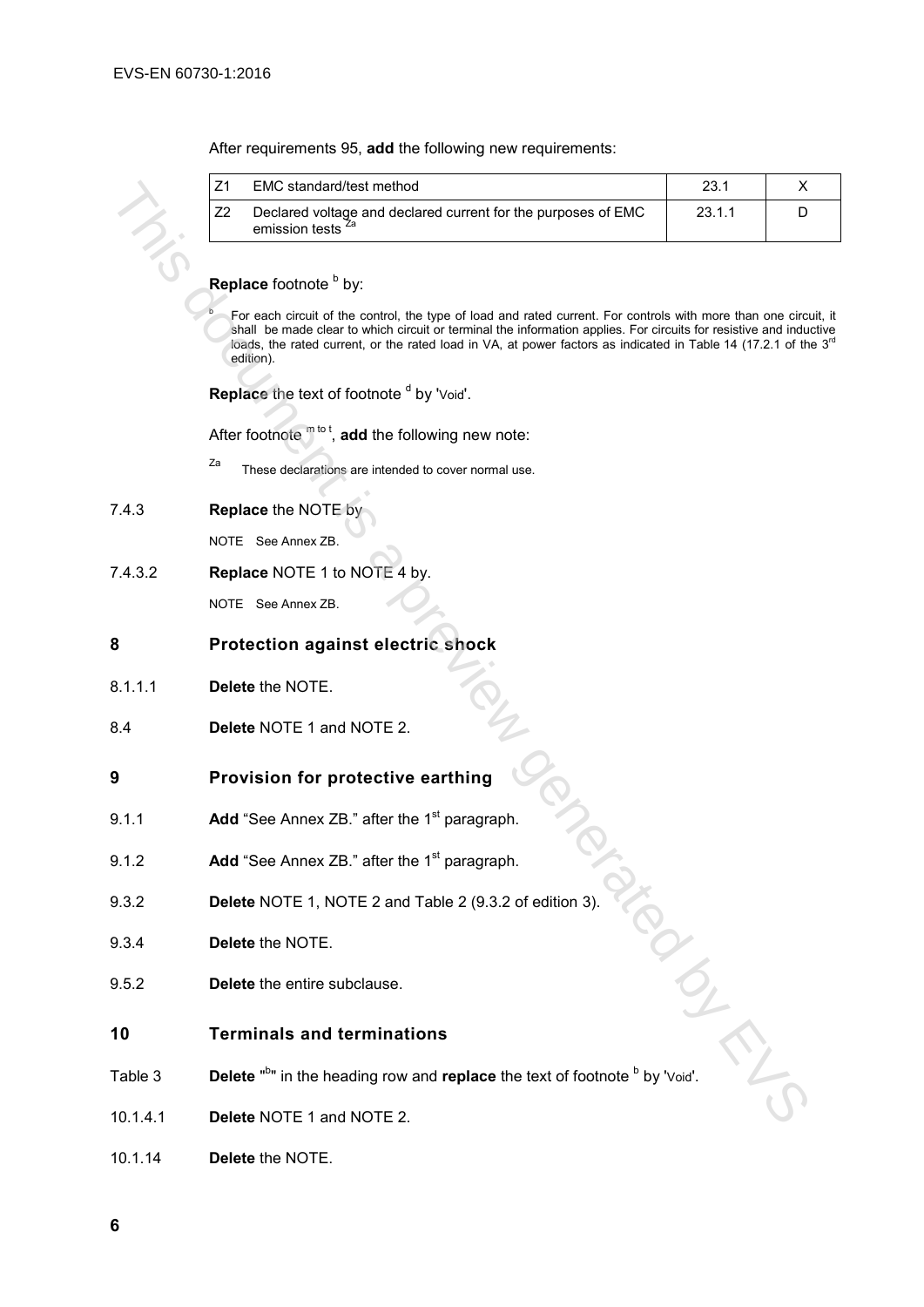- 10.1.16 **Delete** the entire subclause including 10.1.16.1.
- 10.2.1 **Add** a new requirement paragraph after the 1<sup>st</sup> paragraph:

A terminal or termination is not required if a conductor is permanently connected to the control by the control manufacturer. No.2.1<br>
A terminal or termination is not requirement is paragraphic.<br>
A terminal or termination is not requirement is<br>
control by the control manufacturer.<br>
Table 6 Dolete <sup>A</sup><sup>2</sup> in the neading row and replace the text of

- Table 6 Delete "<sup>b</sup>" in the heading row and **replace** the text of footnote <sup>b</sup> by 'Void'.
- **11 Constructional requirements**
- 11.2.1.1 **Delete** the NOTE.
- 11.3.2 **Delete** in the sixth line the word "or".
- 11.5 **Delete** NOTE 3.
- 11.8.1 **Replace** "60245 IEC 53" by "EN 50525-2-21".

**Replace** "60227 IEC 53" by "EN 50525-2-11".

- Table 10 **Delete** "<sup>b</sup>" in the heading row and **replace** the text of footnote <sup>b</sup> by 'Void'.
- 11.9.4 **Add** "see Annex ZB" at the end of the first sentence.
- 11.10.3 **Delete** the NOTE.
- 11.11.1.2 **Delete** NOTE 1 and NOTE 2.
- 11.11.1.3 **Replace** the text of the NOTE by "Void".
- 11.11.1.4 **Replace** the text of the NOTE by "Void".
- **12 Moisture and dust resistance**
- 12.1.6 **Delete** the NOTE.
- 12.3 **Delete** the entire subclause, including 12.3.1 to 12.3.7.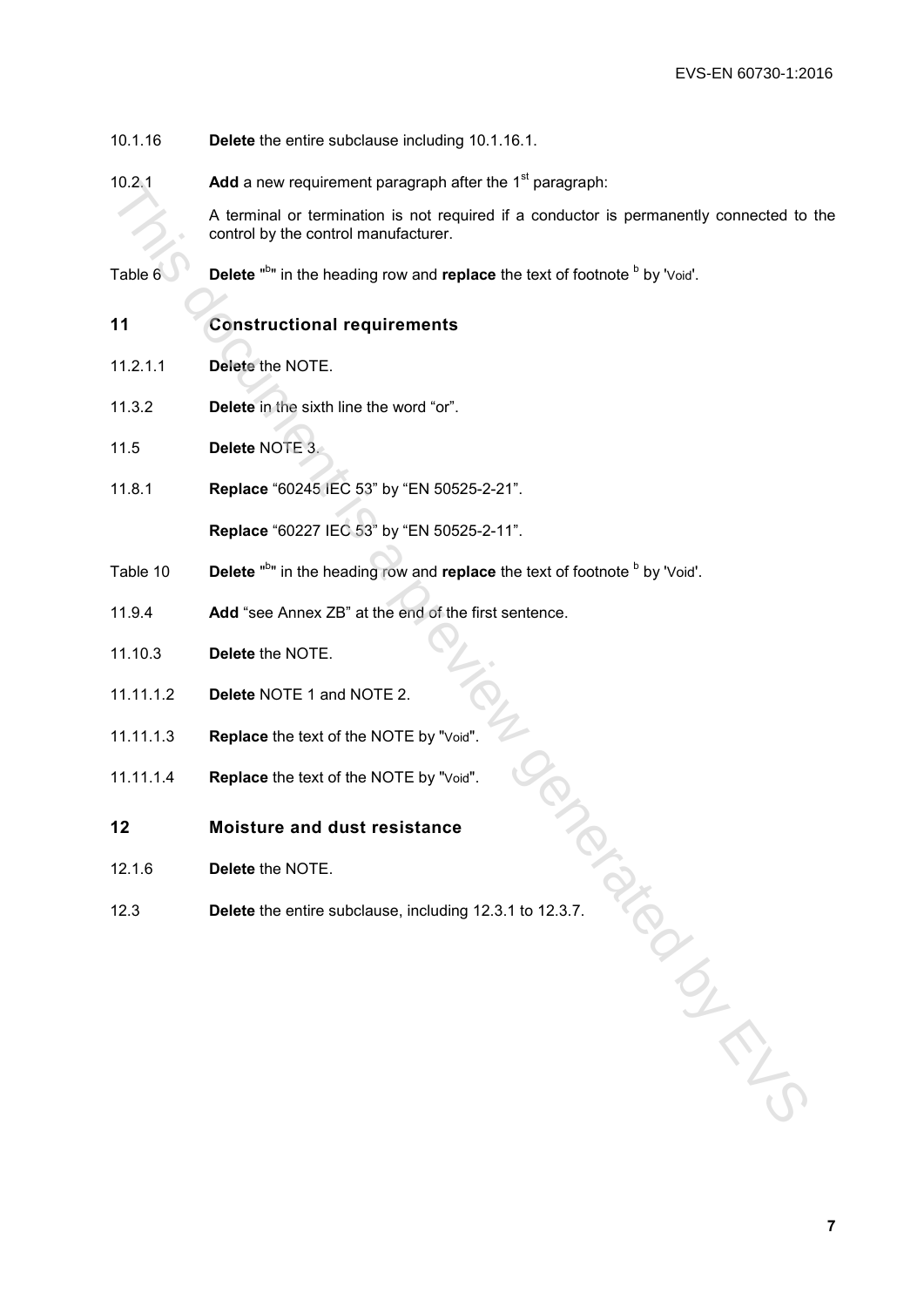# **13 Electric strength and insulation resistance**

# **14 Heating**

| Table 12 | <b>Replace</b> the text of footnote <sup>a</sup> by 'Void'.                                                                                                                                                                                                                                                                                                                                                                                                                                                                                                    |                   |  |  |
|----------|----------------------------------------------------------------------------------------------------------------------------------------------------------------------------------------------------------------------------------------------------------------------------------------------------------------------------------------------------------------------------------------------------------------------------------------------------------------------------------------------------------------------------------------------------------------|-------------------|--|--|
|          | Add "See Annex ZB." to footnote <sup>a</sup> .                                                                                                                                                                                                                                                                                                                                                                                                                                                                                                                 |                   |  |  |
|          | Replace the text of footnote by 'Void'.                                                                                                                                                                                                                                                                                                                                                                                                                                                                                                                        |                   |  |  |
| 13.3     | Delete the entire subclause, including 13.3.1 to 13.3.4.                                                                                                                                                                                                                                                                                                                                                                                                                                                                                                       |                   |  |  |
| 14       | <b>Heating</b>                                                                                                                                                                                                                                                                                                                                                                                                                                                                                                                                                 |                   |  |  |
| 14.4     |                                                                                                                                                                                                                                                                                                                                                                                                                                                                                                                                                                |                   |  |  |
|          | All circuits and terminals intended to control external loads shall be loaded as declared in<br>Table 1, requirement 3, such that each circuit or terminal carries that current between 0,9<br>and 1,1 of its declared rating that will prove most arduous. All controls shall be tested at a<br>voltage between 0,9 and 1,1 times rated voltage but controls that are not sensitive to<br>voltage may be tested at a lower voltage provided that 1,1 times rated current is passed.<br>Internal circuits shall be connected as specified by the manufacturer. |                   |  |  |
| Table 13 | <b>Delete</b> the last two sentences of footnote <sup>1</sup> .                                                                                                                                                                                                                                                                                                                                                                                                                                                                                                |                   |  |  |
|          | After Table 13, add the following:                                                                                                                                                                                                                                                                                                                                                                                                                                                                                                                             |                   |  |  |
|          | 14.Z1 If the maximum permitted temperature of a winding or core lamination exceeds the<br>value specified for the text described in 14.1, six additional samples shall be subjected to<br>the following tests:                                                                                                                                                                                                                                                                                                                                                 |                   |  |  |
|          | Moving parts, if any, are locked and a current is passed individually through each winding,<br>this current being such that the temperature of the relevant winding is equal to the<br>maximum temperature measured under the conditions specified in 14.1. This temperature<br>is increased by whichever value is chosen from Table Z1. The total time during which the<br>current is passed is as indicated in Table Z1 for the temperature increase chosen.                                                                                                 |                   |  |  |
|          | Table Z1                                                                                                                                                                                                                                                                                                                                                                                                                                                                                                                                                       |                   |  |  |
|          | <b>Temperature increase</b>                                                                                                                                                                                                                                                                                                                                                                                                                                                                                                                                    | <b>Total time</b> |  |  |
|          | $\rm{^{\circ}C}$ (K)                                                                                                                                                                                                                                                                                                                                                                                                                                                                                                                                           | h                 |  |  |
|          | $0 \pm 3$                                                                                                                                                                                                                                                                                                                                                                                                                                                                                                                                                      | $p^{\mathsf{a}}$  |  |  |
|          | $10 \pm 3$                                                                                                                                                                                                                                                                                                                                                                                                                                                                                                                                                     | 0,5p              |  |  |
|          | $20\pm3$                                                                                                                                                                                                                                                                                                                                                                                                                                                                                                                                                       | $0,25$ p          |  |  |
|          | $30\pm3$                                                                                                                                                                                                                                                                                                                                                                                                                                                                                                                                                       | $0,125$ p         |  |  |
|          | $\mathsf a$<br>In general, p equals 8 000 for controls for EN 60335-1 applications.                                                                                                                                                                                                                                                                                                                                                                                                                                                                            |                   |  |  |
|          |                                                                                                                                                                                                                                                                                                                                                                                                                                                                                                                                                                |                   |  |  |
|          | The total time is divided into four equal periods, each of them being followed by a period of<br>48 h during which the control is subjected to a humidity treatment as specified in 12.2. After                                                                                                                                                                                                                                                                                                                                                                |                   |  |  |

*The total time is divided into four equal periods, each of them being followed by a period of 48 h during which the control is subjected to a humidity treatment as specified in 12.2. After the final humidity treatment, the insulation shall withstand an electric strength test as specified in Clause 13, the test voltage for the electric strength being, however, reduced to 50 % of the values specified in the table of that clause.*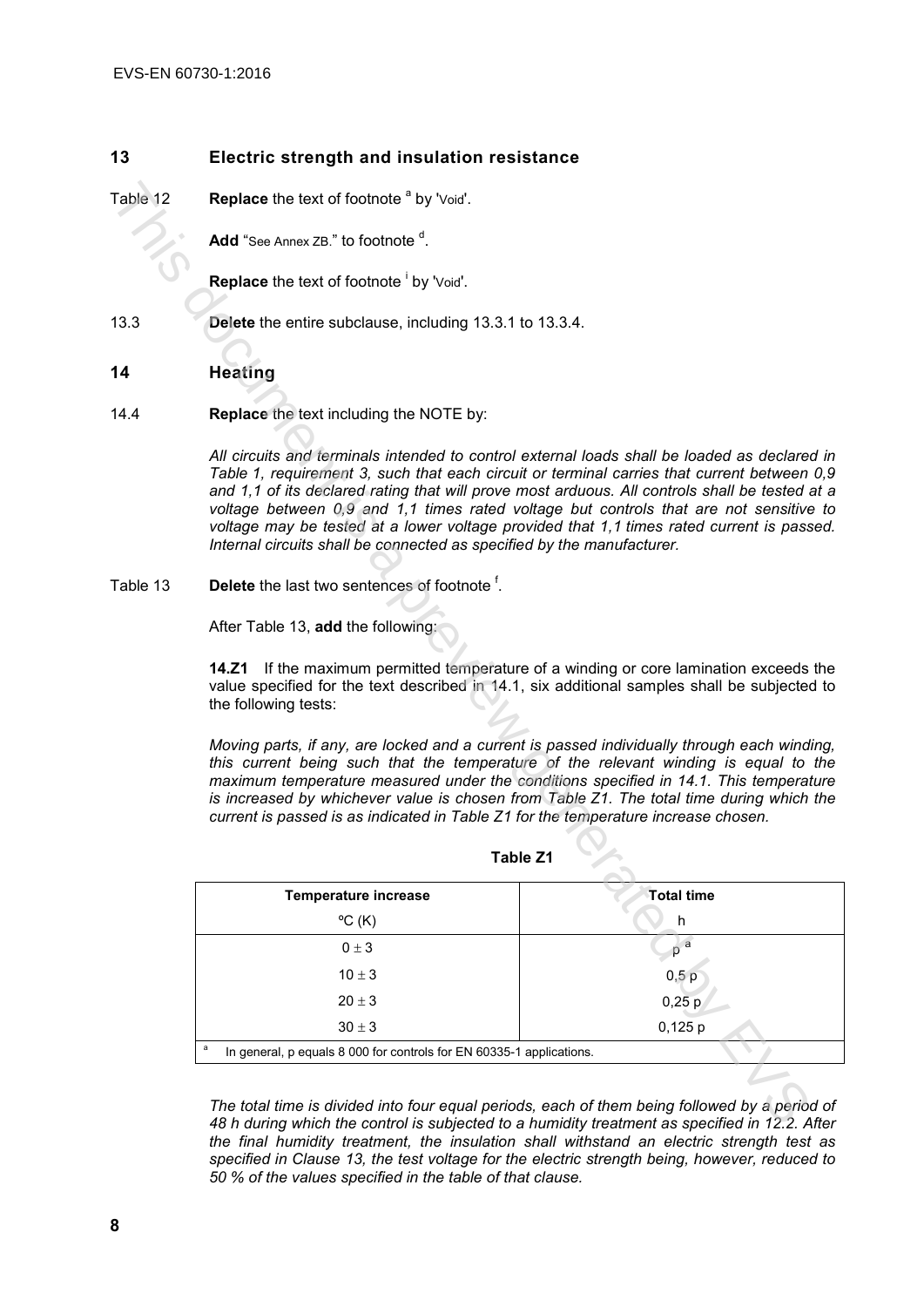*Failure of only one of the six samples during the first of the four periods of the test is ignored.*

*If one of the six samples fails during the second, third or fourth period of the test, the remaining five samples are subjected to an additional fifth period of passing current and humidity treatment, followed by an electric strength and insulation resistance test as specified before.*

*Failure of any of the remaining five controls will entail a rejection.*

*The controls are then subjected to the test of 17.8, but only for half the number of cycles specified in that subclause. All controls shall then withstand an electric strength test as specified before.*

EXAMPLES Examples of cases where there may be doubt with regard to the classification of the insulating system of a winding are those cases where well-known insulating materials are used in an unconventional way, where combinations of materials of different temperature classes are used at a temperature higher than that allowed for the lowest class used or where materials are used for which no sufficient experience is available, as may be the case for integral core insulation. The more of the six is a remotes fails during the saccod, third or fourth of the distribution (and of the feature more than the first during properties the sample of the sample of the six multiple properties the subjectio

If it is desired to establish that the insulation system falls within the temperature class claimed by the manufacturer, the winding temperature shall be equal to the temperature limit for the class of insulation claimed, increased by the temperature increase chosen from Table Z1.

The temperature increase chosen from Table Z1 should be agreed with the manufacturer.

#### **15 Manufacturing deviation and drift**

15.1 **Delete** the NOTE.

#### **16 Environmental stress**

16.2.1 **Add** "*See Annex ZB.*" at the end of the first dashed paragraph.

**Delete** the NOTE.

#### **17 Endurance**

17.1.3 **Add** the following NOTE:

NOTE For the test sequence and conditions of non-resettable thermal cut-outs, see 17.16.

- 17.1.3.1 **Delete** in the second and fifth dashed paragraphs the text in brackets.
- 17.2.2 **Replace** the text by:

*The electrical loads to be used are those specified in Table 14 at rated voltage VR, with this voltage then being increased to 1,15 V<sup>R</sup> for the overvoltage test of 17.7 and 17.10.* 

- 17.2.3 **Replace** up to 17.2.3.2 inclusive by "Void".
- Table 14 **Delete** the words in brackets at the end of the title.

Delete "<sup>c</sup>" in the last cell of the last row and replace the text of footnote <sup>c</sup> by 'Void'.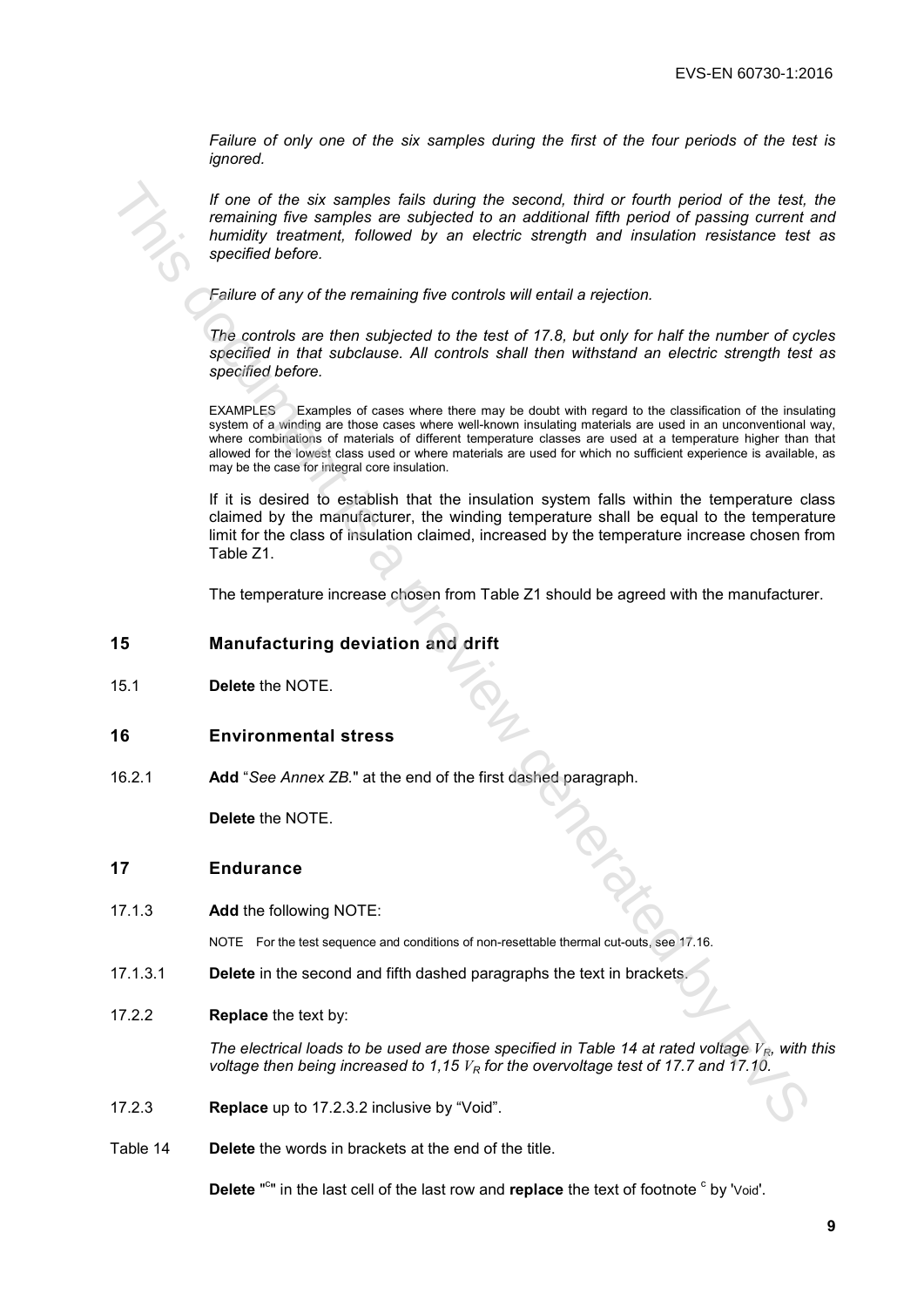Add <sup>'Za</sup>' in the column 'Type of circuit' to the cell for 'Declared specific load' and add the following footnote to the table:

<sup>Za</sup> For the tests of tungsten filament lamp load, the load and test of EN 60669-1:1999, 18.2 and for fluorescent lamp load the load of EN 60669-1:1999, 19.2 shall be used, under the conditions as specified in 17.16 in the relevant Part 2.

Table 15 **Delete**.

Table 16 **Delete**. 17.3.1 **Replace** the last sentence of the third dashed paragraph by: *If T<sub>min</sub>* is less than 0 °C, the following additional tests shall be carried out with the switch *head maintained between*  $T_{min}$  *and*  $(T_{min} - 5)$  ° C: *− Controls with Type 1 action – Clauses 16 and 17; − Controls with Type 2 action – Clauses 15, 16 and 17. Three additional samples required.* 17.5.1 **Delete** the NOTE. 17.7 **Delete** the words in brackets. 17.7.1 **Delete** the words in brackets. 17.7.7 **Delete** the NOTE. 17.8.4.1 **Delete** the NOTE. 17.10 **Delete** the words in brackets. 17.10.1 **Delete** the words in brackets. 17.10.4 **Delete**. 17.12.5 **Delete**. **18 Mechanical strength** 18.1.6 **Delete** 18.1.6 to 18.1.6.3 inclusive. 18.2.1 **Delete** ", except as provided in 18.4,". 18.4 **Replace** by "Void". Table 17 **Delete**. Table 18 **Delete**. 18.4.1 **Delete**. TOL TON BY BY A PROCLAMATION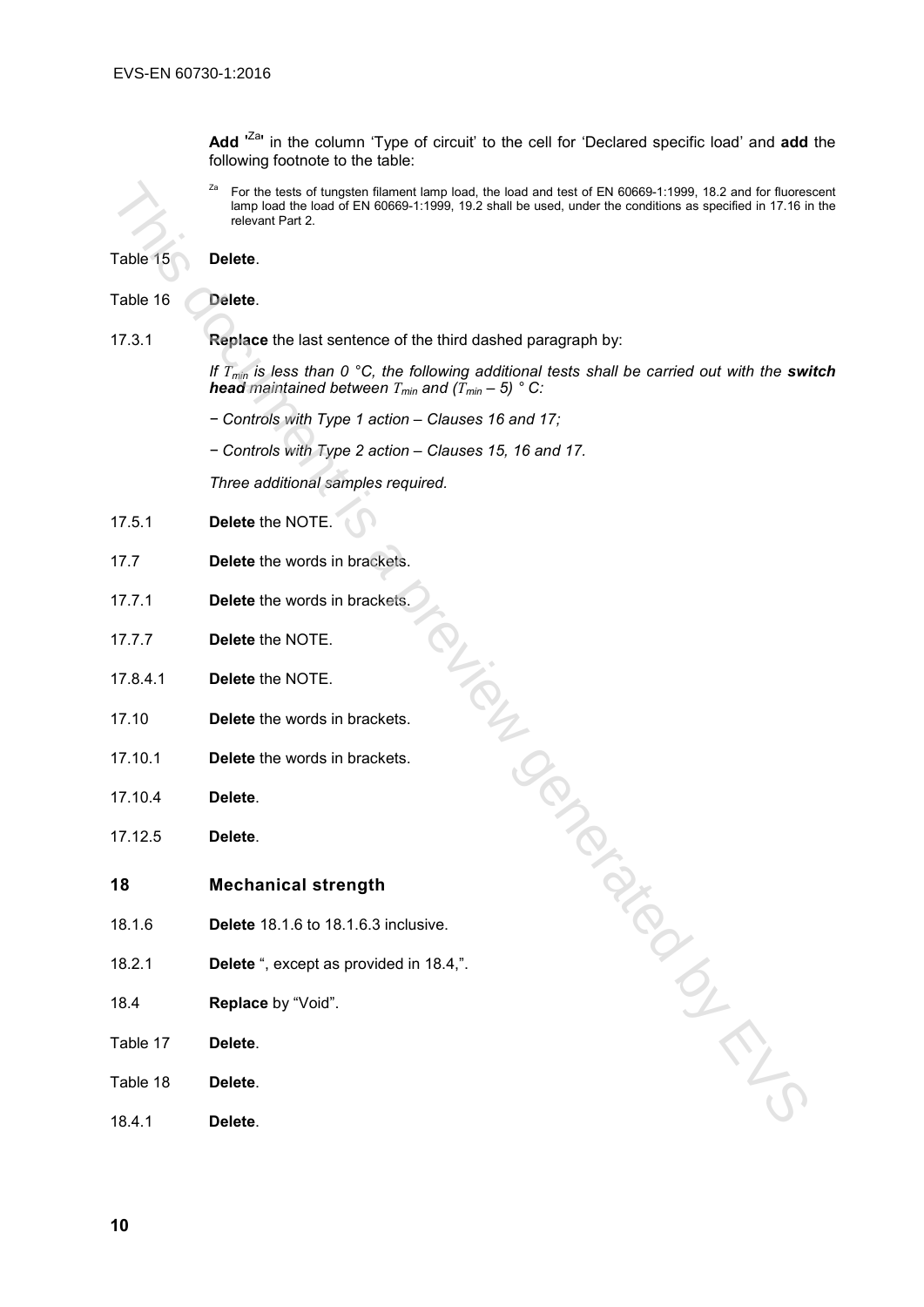## **19 Threaded parts and connections**

- 19.1.7 **Replace** "screws" by "threaded parts".
- 19.2.4.1 **Delete** the NOTE.
- 19.2.5.1 **Delete** the NOTE.

# **20 Creepage distances, clearances and distances through solid insulation**

20.1 **Replace** in the fourth line "impulse withstand test" by "impulse voltage test".

**Replace** in NOTE 2 "impulse test" by "impulse voltage test".

20.1.7 **Replace** in the second line "impulse withstand test" by "impulse voltage test".

**Replace** in the NOTE "impulse test" by "impulse voltage test".

# **21 Resistance to heat, fire and tracking**

- 21.1 **Delete** the NOTE.
- 21.2.7 **Replace** the test specification by:

*Compliance is checked by the tests of Clause G.4, carried out at a voltage corresponding to the PTI value declared for Table 1, requirement 30.*

21.3 **Replace** the existing text by:

The test sequence of 21.2.1 through 21.2.7 applies, preceded by the preconditioning of 21.3.1. This document is a present is a present of significant in the matter of significant and the matter of significant is a preview of the state of the state of the state of the state of the state of the state of the state of

For parts that maintain or retain in position electrical connections, the glow-wire test shall be carried-out at a temperature of 850 °C.

21.4 **Delete** the entire subclause, including Table 25.

### **23 Electromagnetic compatibility (EMC) requirements - Emission**

23.1 **Replace** the first line of the third paragraph by:

*Compliance is checked by one of the following methods as declared by the manufacturer (Table 1, requirement Z1) (see also Table H.10).*

- 23.1.1 **Add** the following before the first dashed paragraph:
	- *- the test is conducted at the lowest declared voltage and lowest declared current (Table 1, requirement Z2);*
- 23.1.2 **Replace** the second paragraph by:

*The duration of radio interference is measured by an oscilloscope, or the measuring equipment specified in EN 55016-1-1 but with the capability to measure 20 ms, connected to the control so as to measure the voltage drop across the contacts.*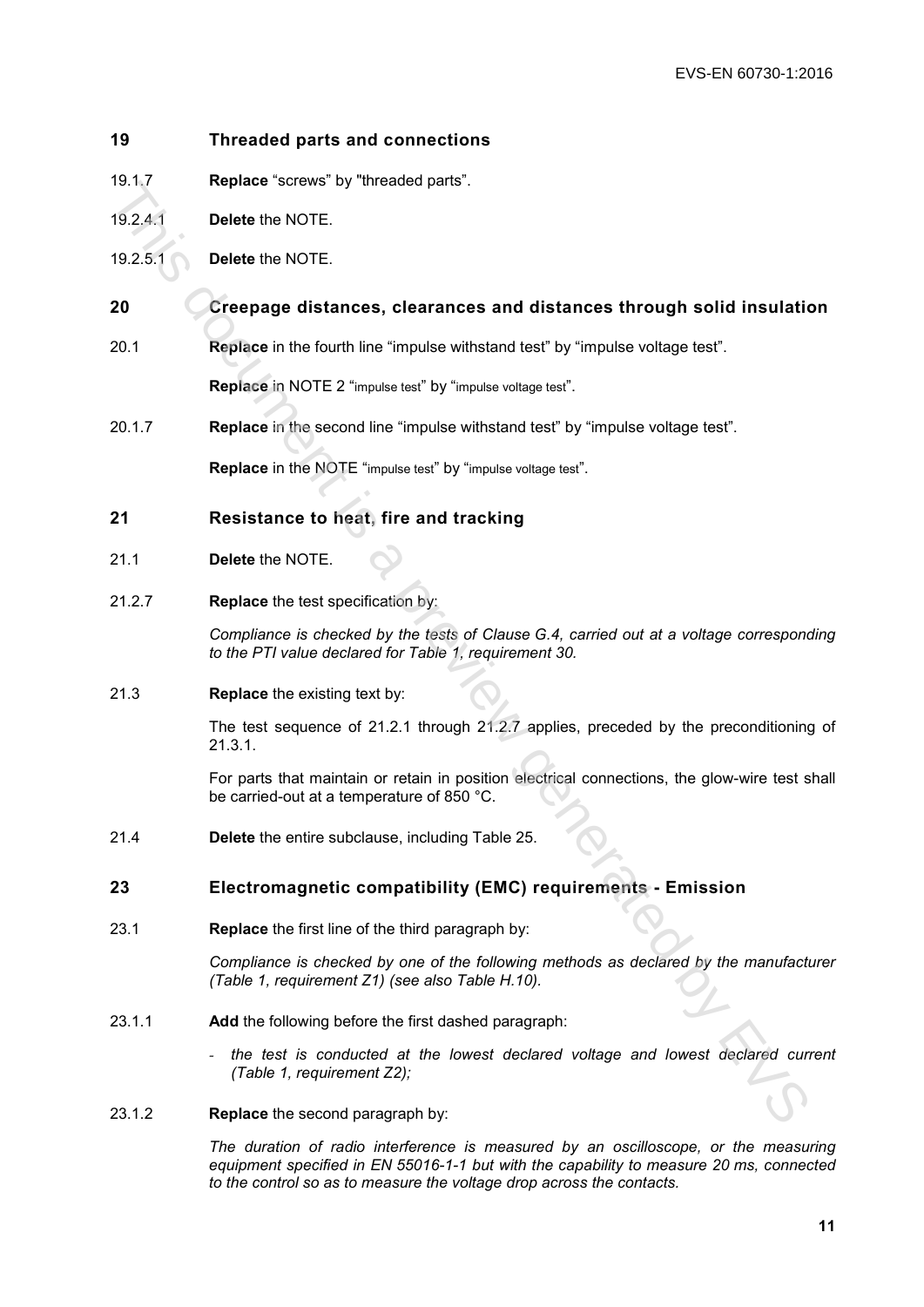## **24 Components**

24.1.1 In the 1<sup>st</sup> paragraph, **delete** ", 17.2.3.1 and 17.2.3.2".

# **27 Abnormal operation**

- 27.2 **Replace** the title "Burnout test" by "Locked mechanism test".
- 27.2.1 In the 1st paragraph, **delete** ", 17.2.3.1 and 17.2.3.2".
- 27.2.3.1 **Delete** the NOTE.

# **Figures**

- Figure 14 **Replace** footnote <sup>a</sup> by:
	- a Tabs may have an optional detent for latching. Round dimple detents, rectangular dimple detents and hole detents shall be located in the area bounded by dimensions  $b_1$ ,  $l_3$  and  $l_4$  along the centre line of the tab.
- Figure 15 **Delete** the reference '*t*', and the words "Flatness tolerance" (in two places). Triation and is a previous
- Figure 25 **Delete**.
- Figure 26 **Delete**.
- Figure 27 **Delete**.
- Figure 28 **Delete**.
- Figure 29 **Delete**.
- Figure 30 **Delete**.

#### **Annexes**

- **Annex C Replace** the text by 'Void'.
- **Annex D Replace** the text by 'Void'.

#### **Annex H**

- H.7 In requirement 36, **add** H.2.4.6,' after "11.3.2,"in the second column
- H.7 In requirement 60, **delete** in the second column "Annex R".
- H.26.1 After the last paragraph, **add** the following:

For EMC immunity of **operating controls** of **Type 1 action** intended to be used as "**free standing controls, independently mounted and/or in-line cord controls**", the tests of Annex ZD apply instead of those of Clause H.26.

H.26.7 **Replace** by "Void".